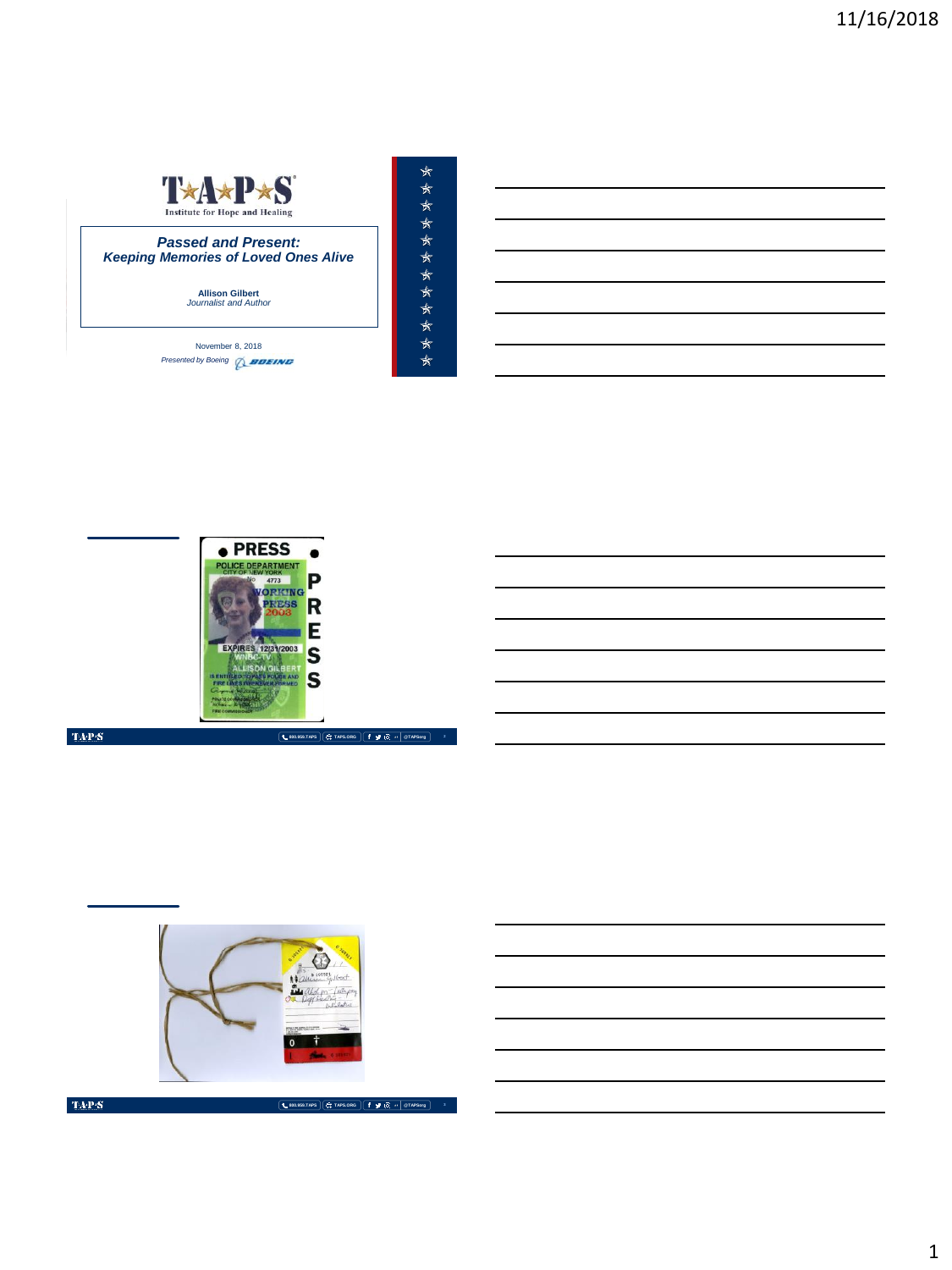



**800.959.TAPS TAPS.ORG @TAPSorg 5**



TAP:S

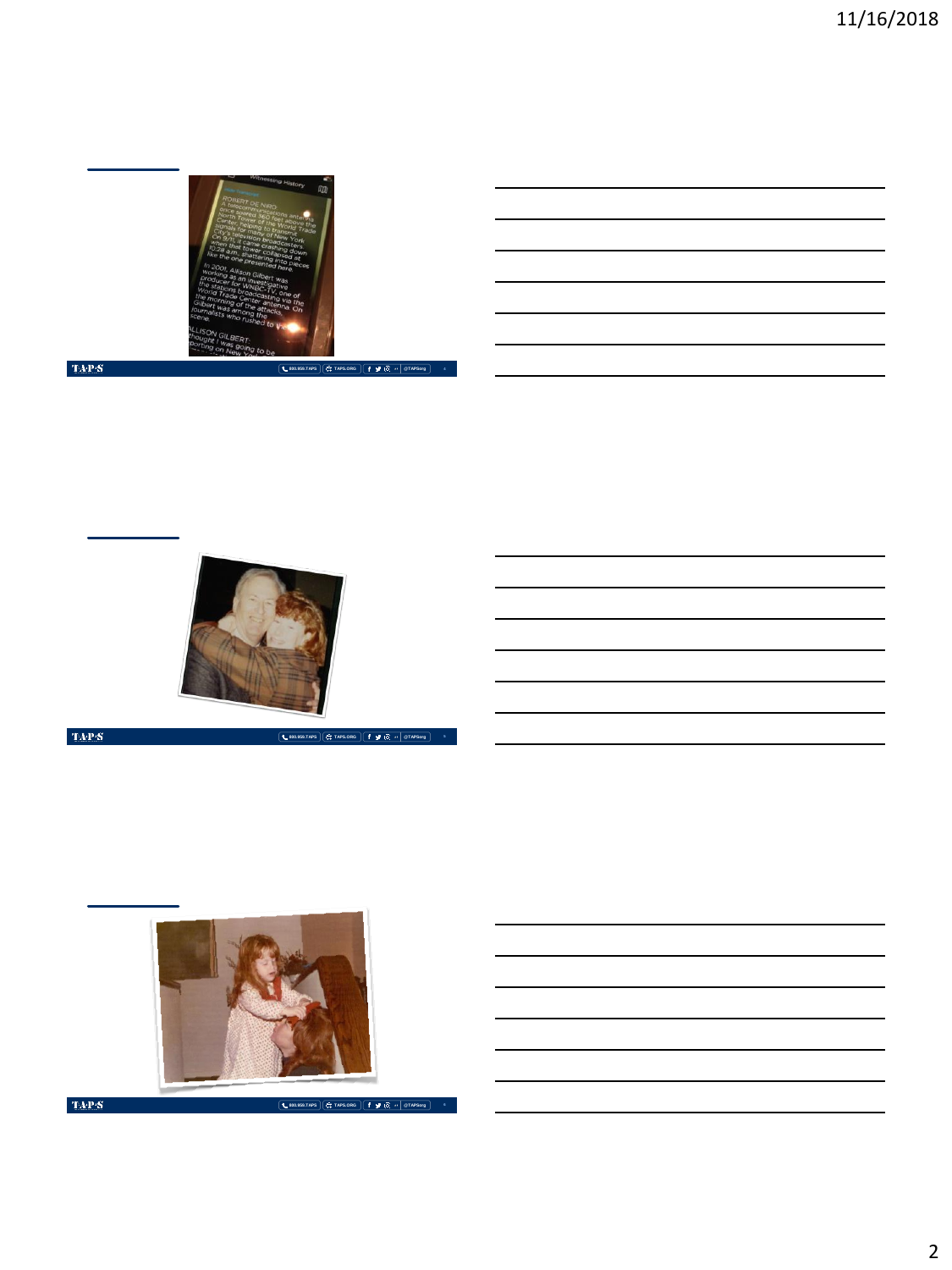









 $\langle \ensuremath{\mathrm{TAPS}}\xspace \rangle$ 



 $\mathrm{TAP}S$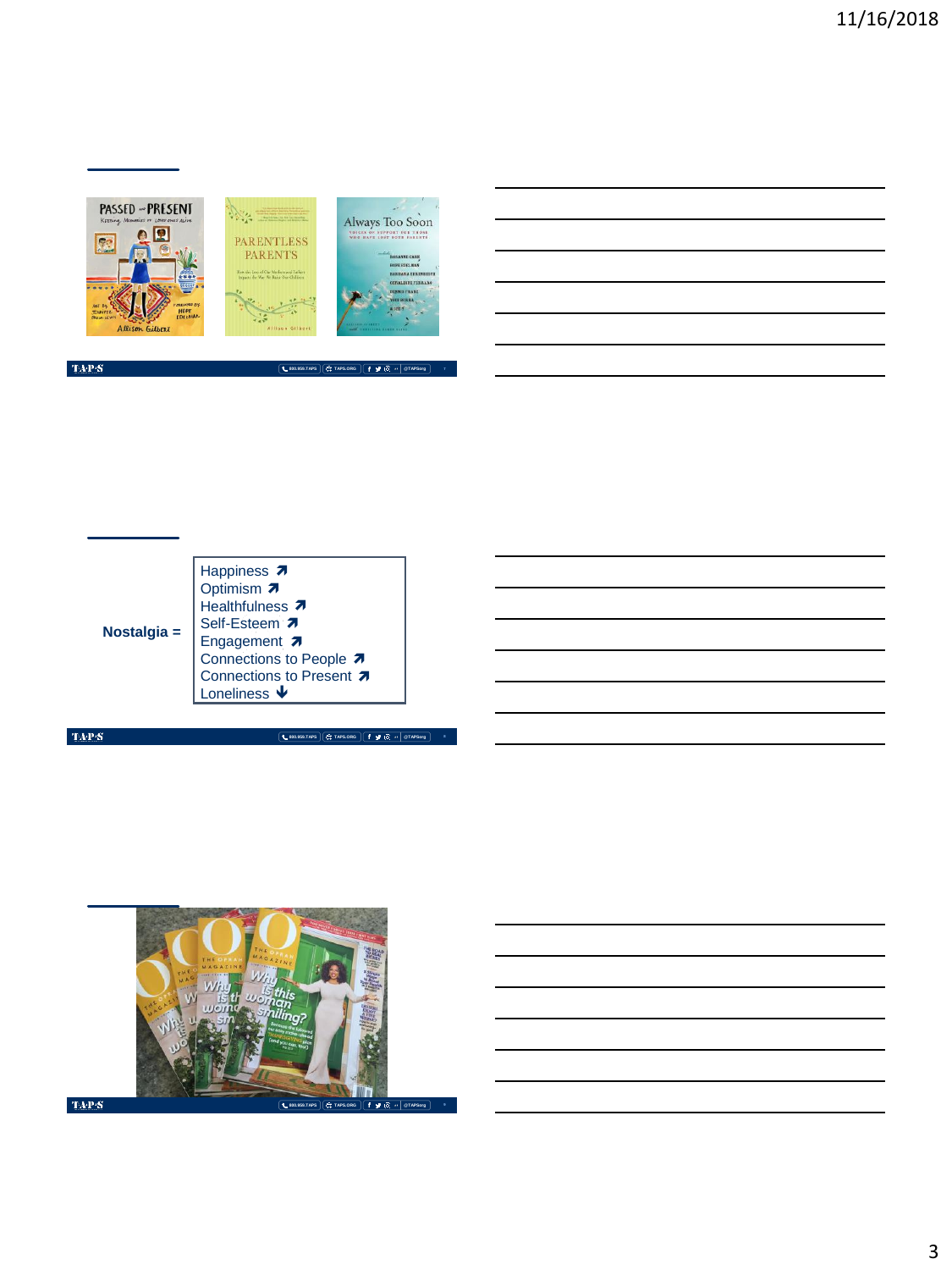

**Where do you begin?**

 $\langle \ensuremath{\mathrm{TAPS}}\xspace \rangle$ 

**800.959.TAPS TAPS.ORG @TAPSorg**



 $\mbox{TA-PS}$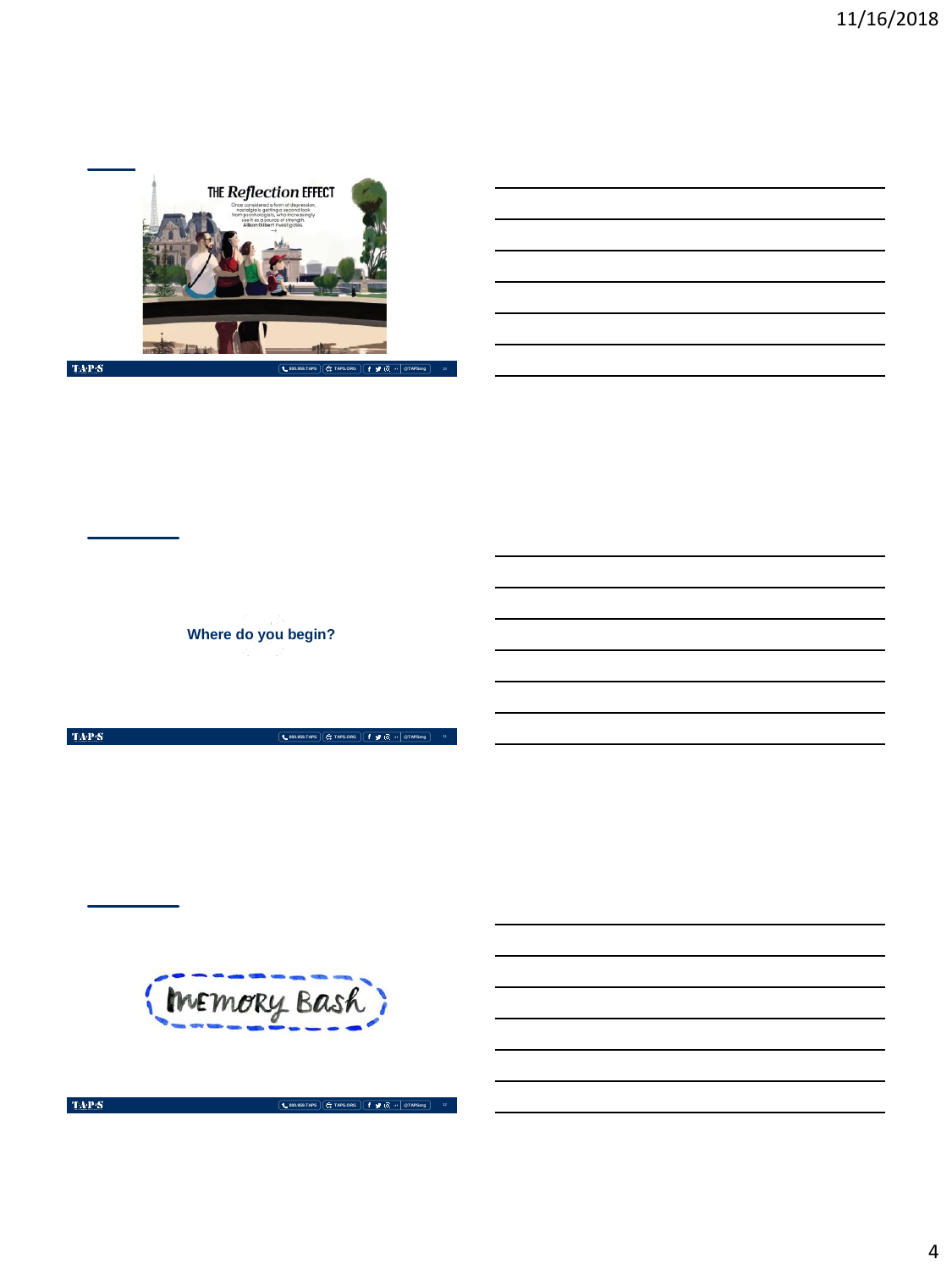





 $\mathrm{TAP}\mathcal{S}$ 

 $\mbox{TAPS}$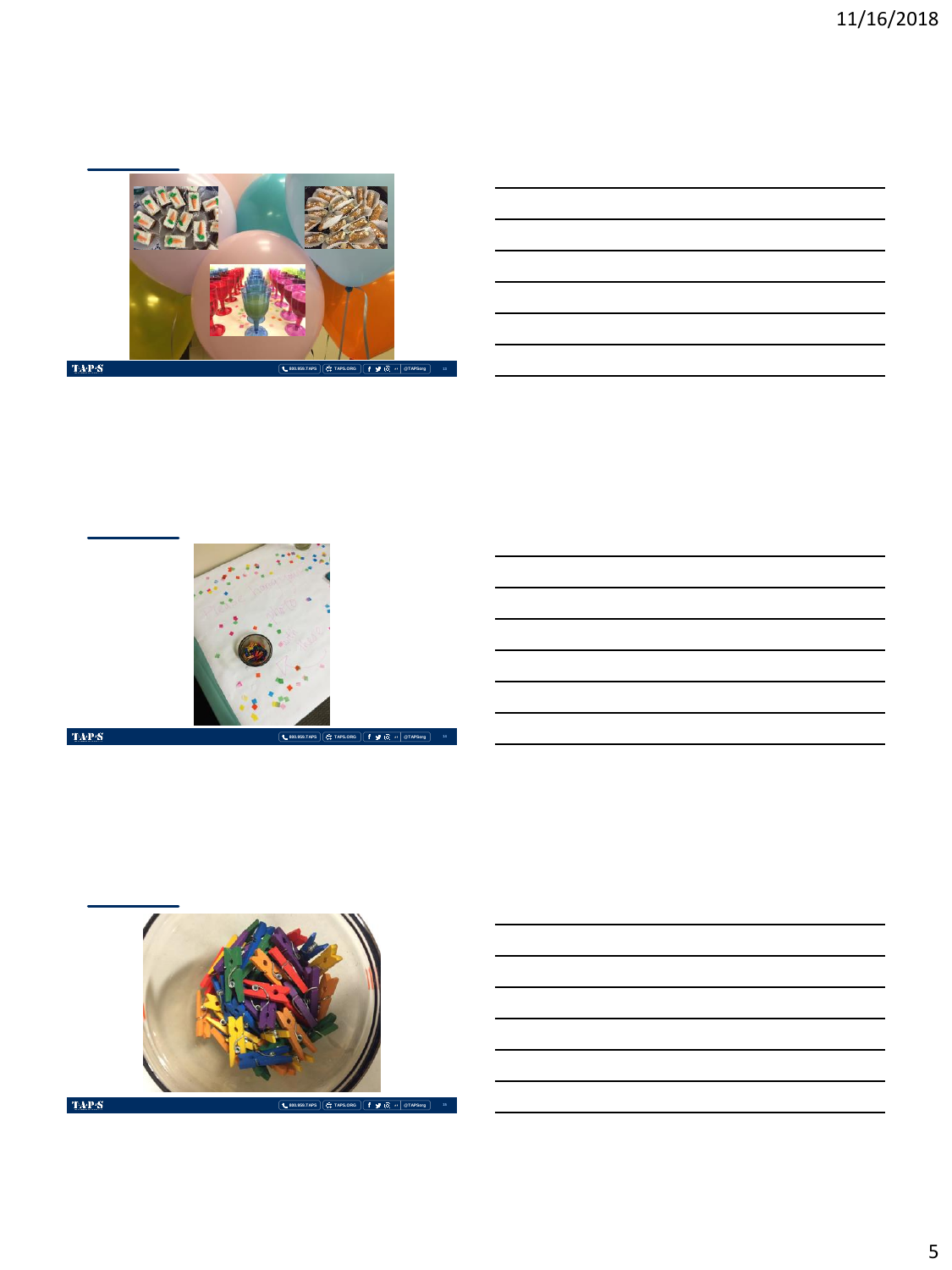





 $\mathrm{TaP}\mathcal{S}$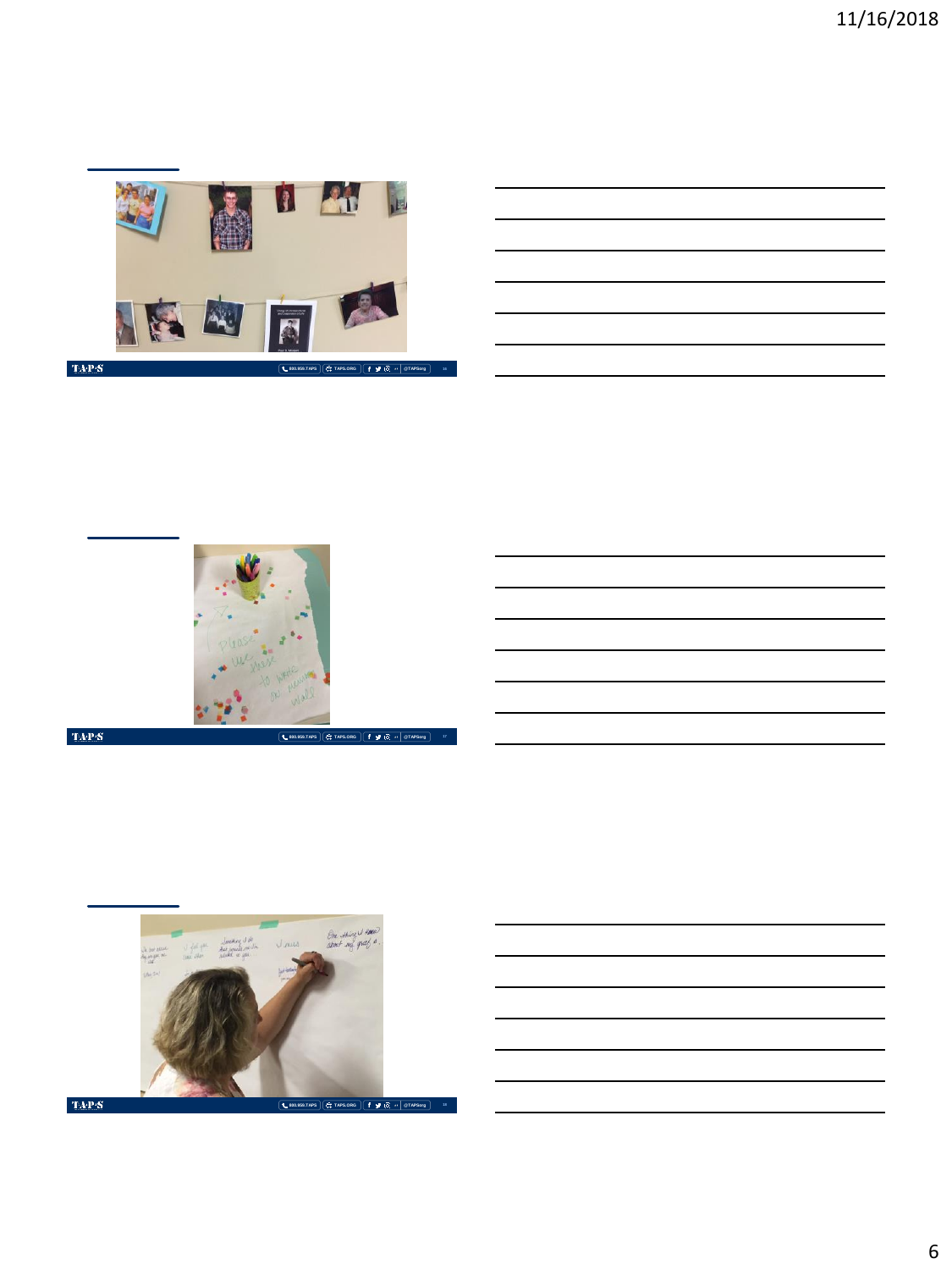





7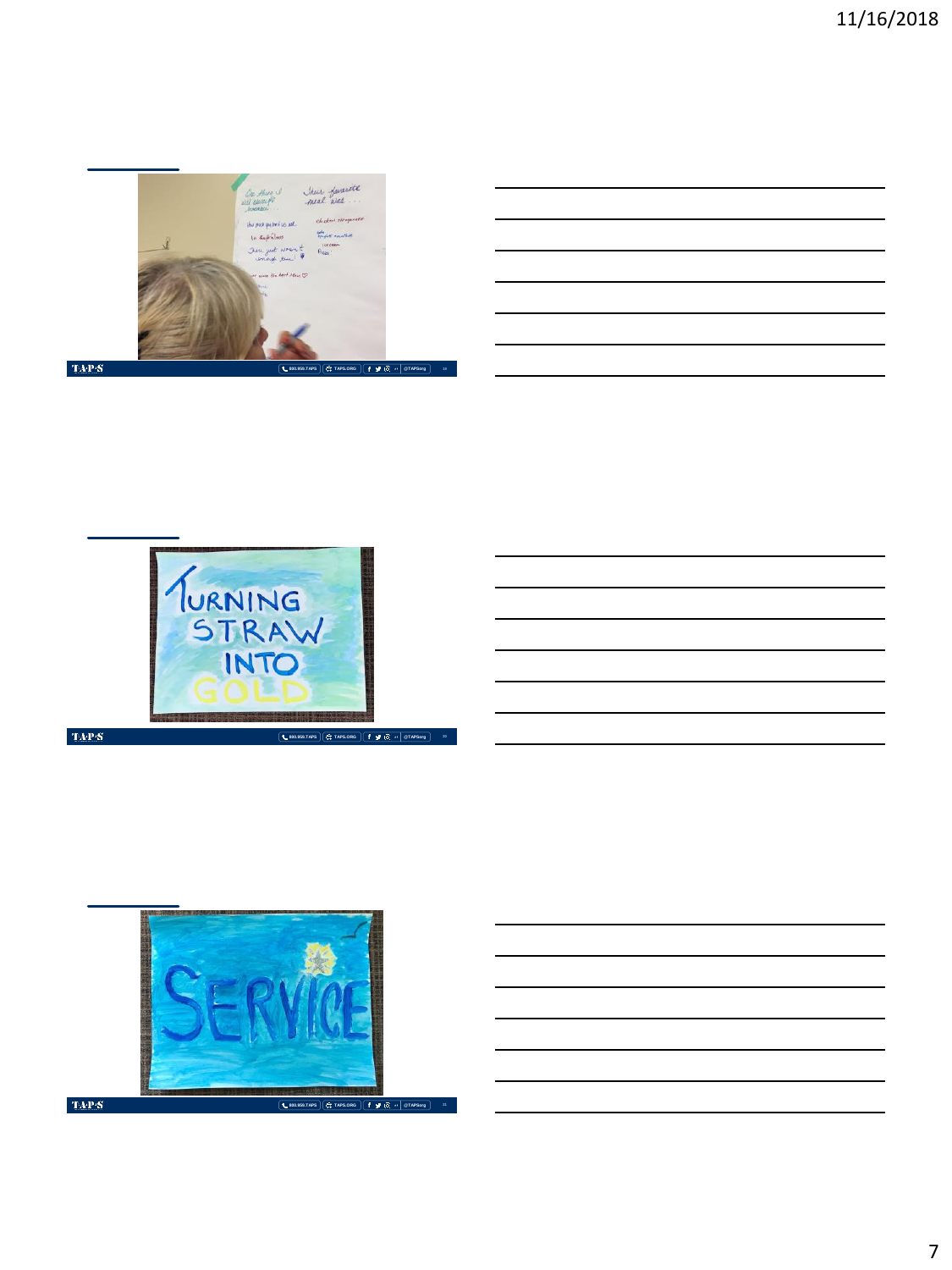



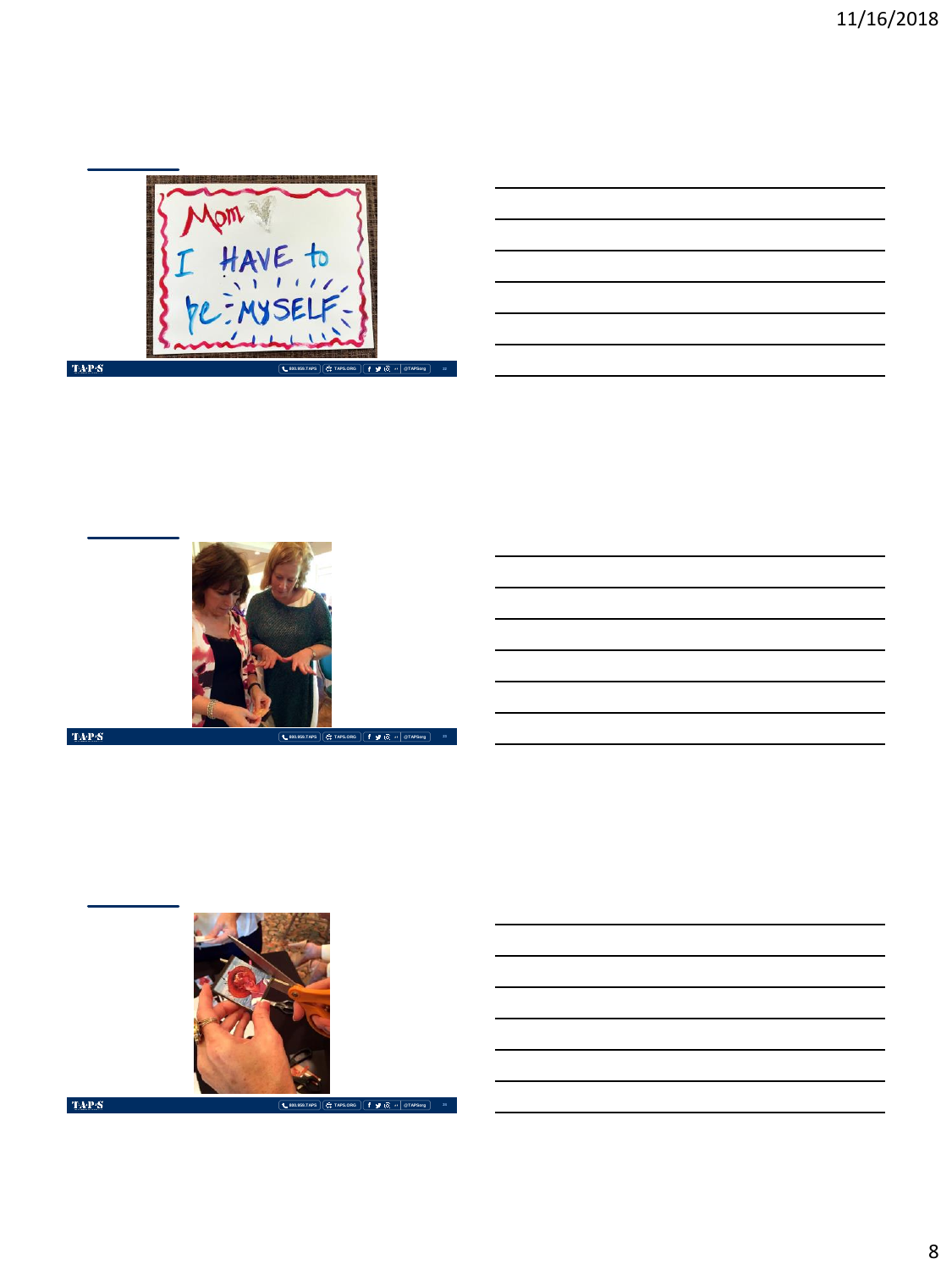





TAP $\mathbf{S}$ 



 $\mbox{TA-PS}$ 

**800.959.TAPS TAPS.ORG @TAPSorg 27**

**800.959.TAPS TAPS.ORG @TAPSorg 26**

9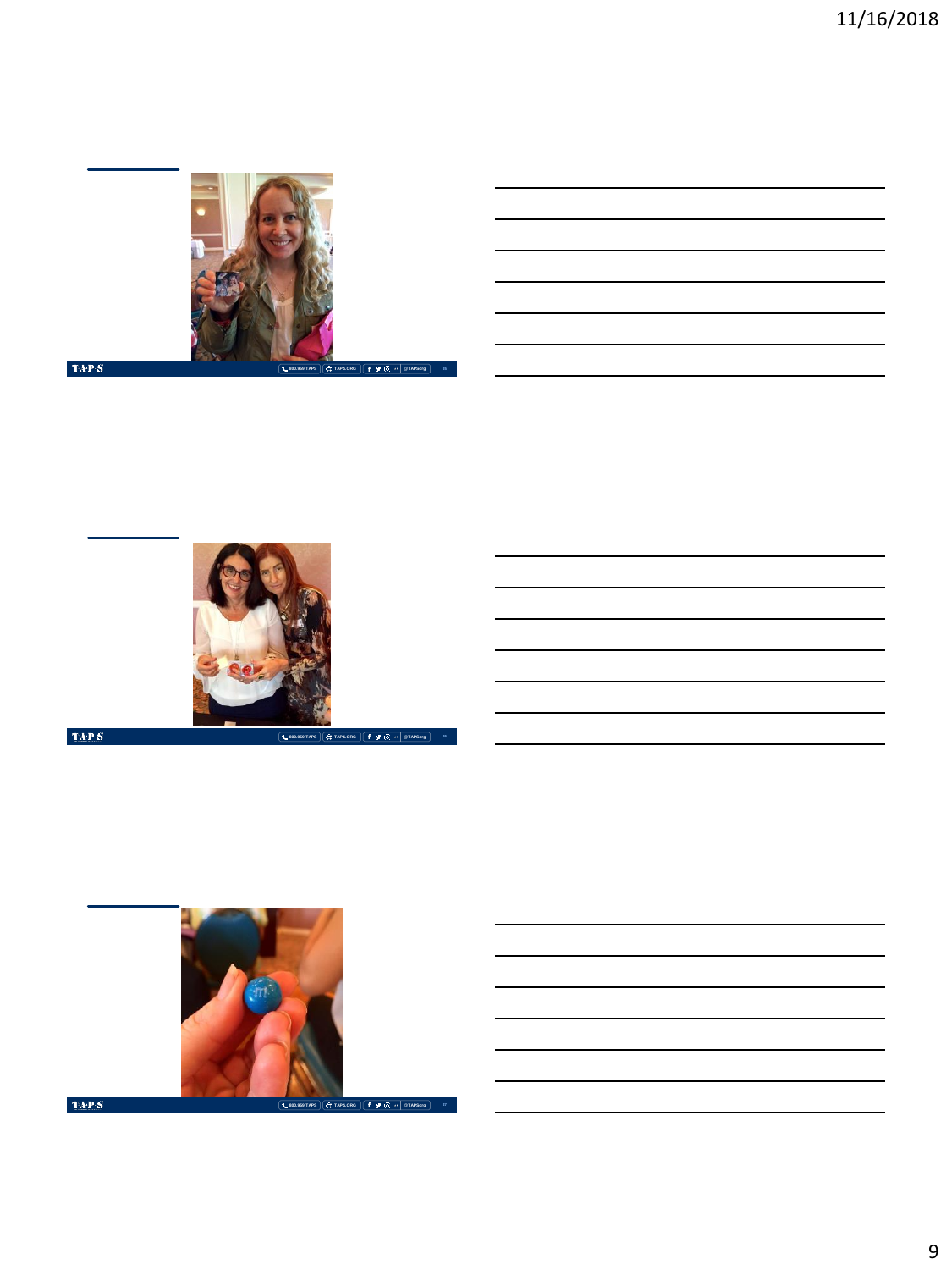

 $\mbox{TAP-S}$ 



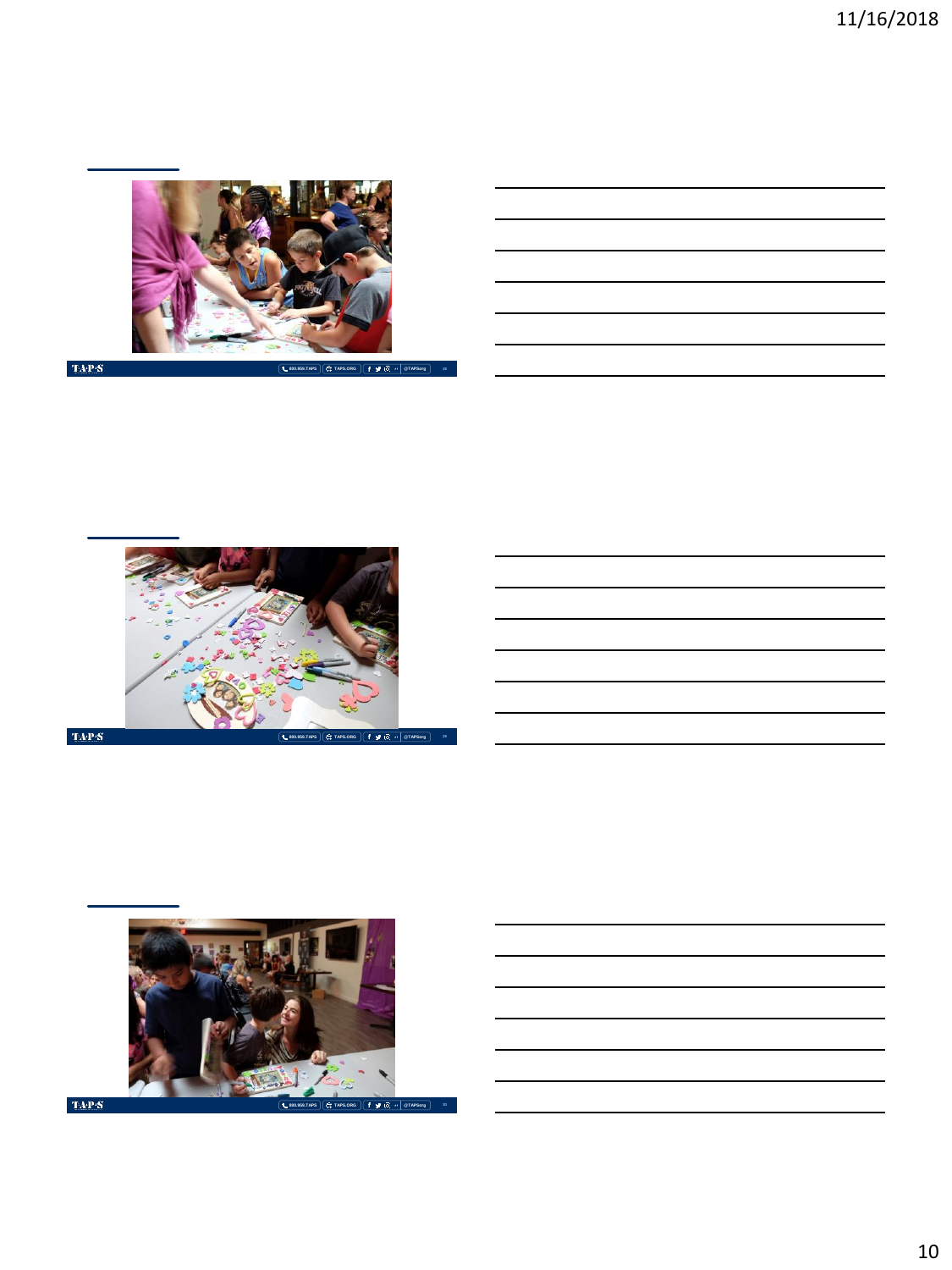

 $\langle \ensuremath{\mathrm{TAPS}}\xspace \rangle$ 

**800.959.TAPS TAPS.ORG @TAPSorg 31**





 $\mathrm{TAP}\mathcal{S}$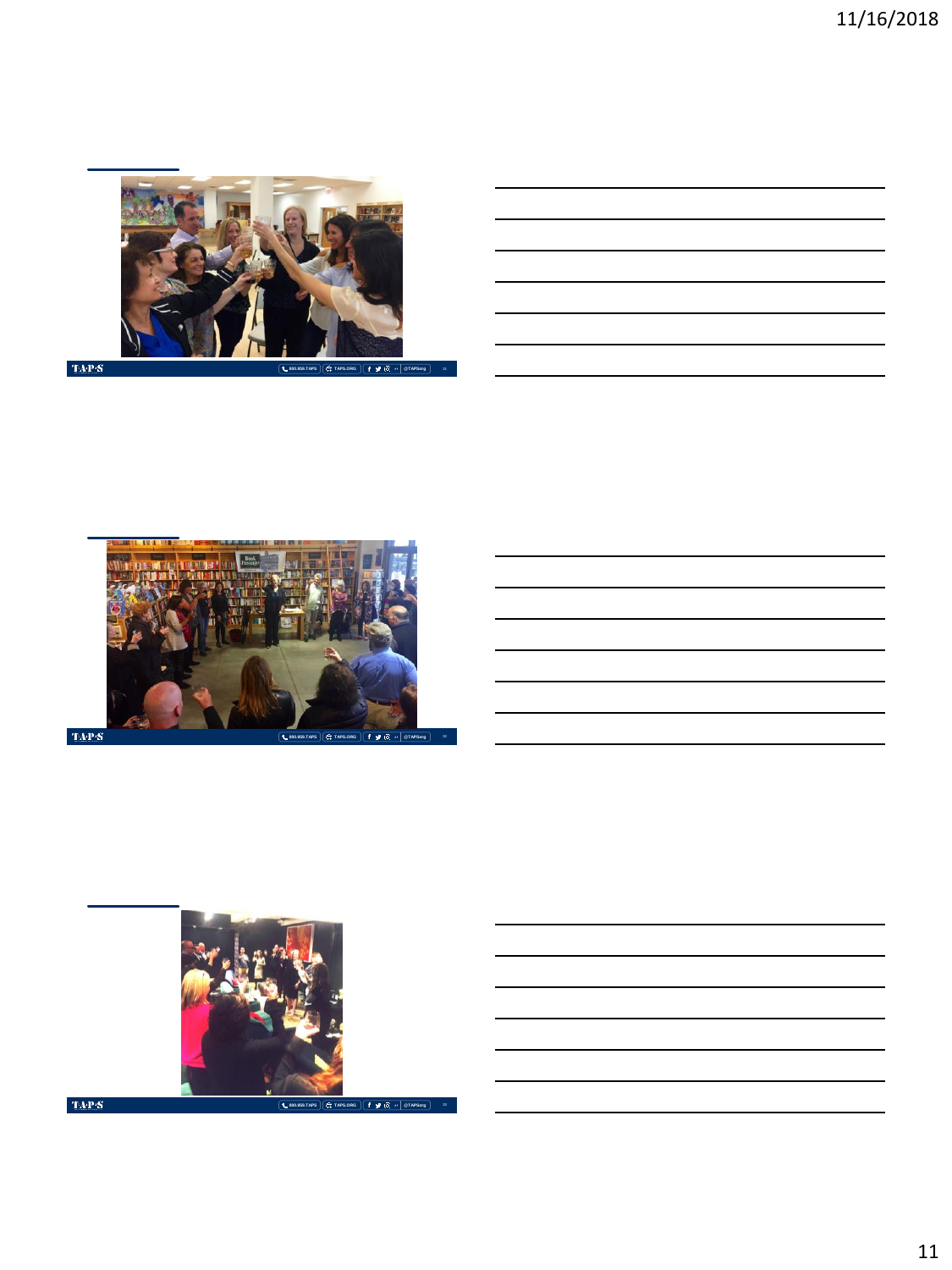**Show & Tell**

 $\mbox{TAPS}$ 



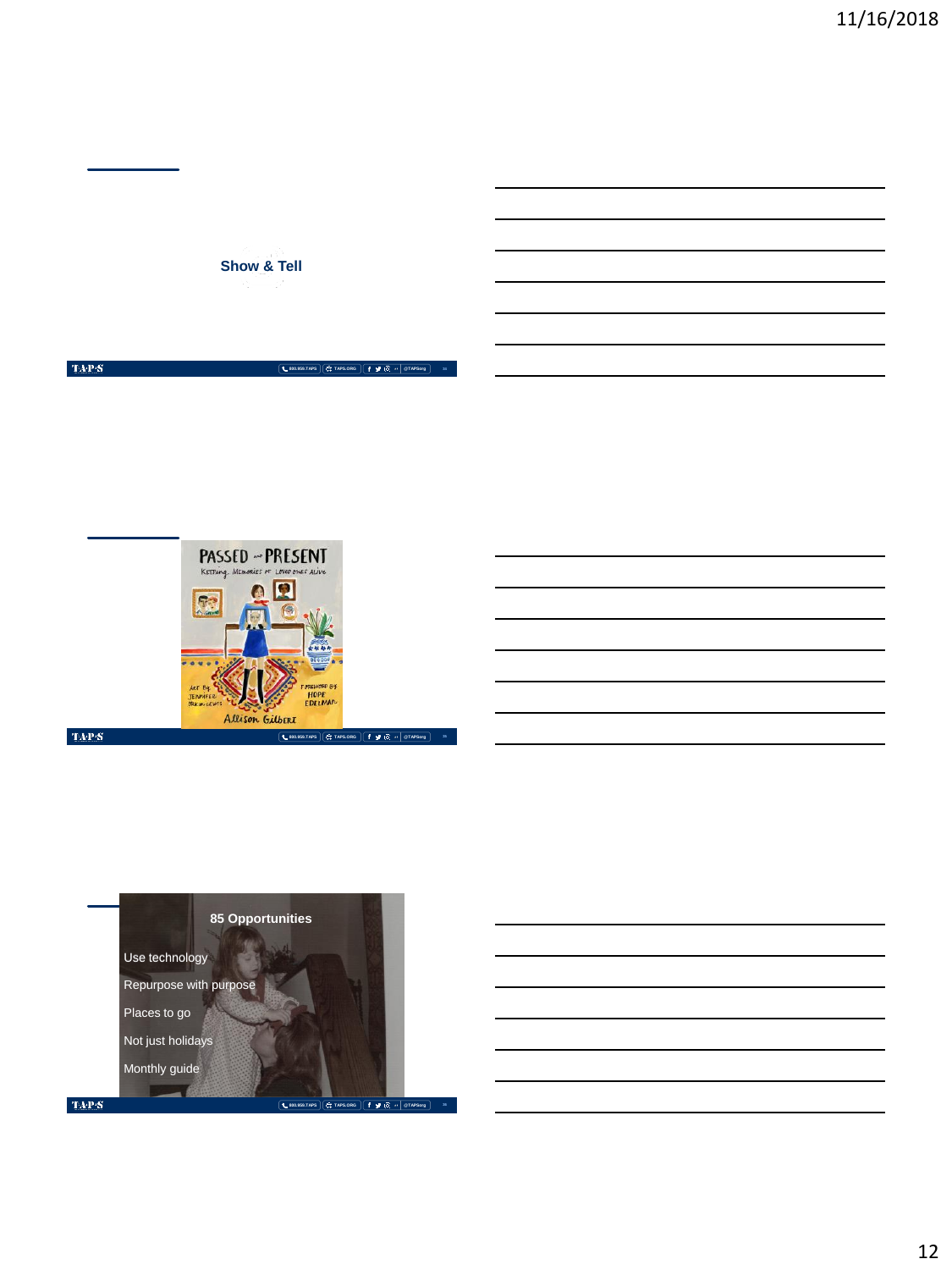





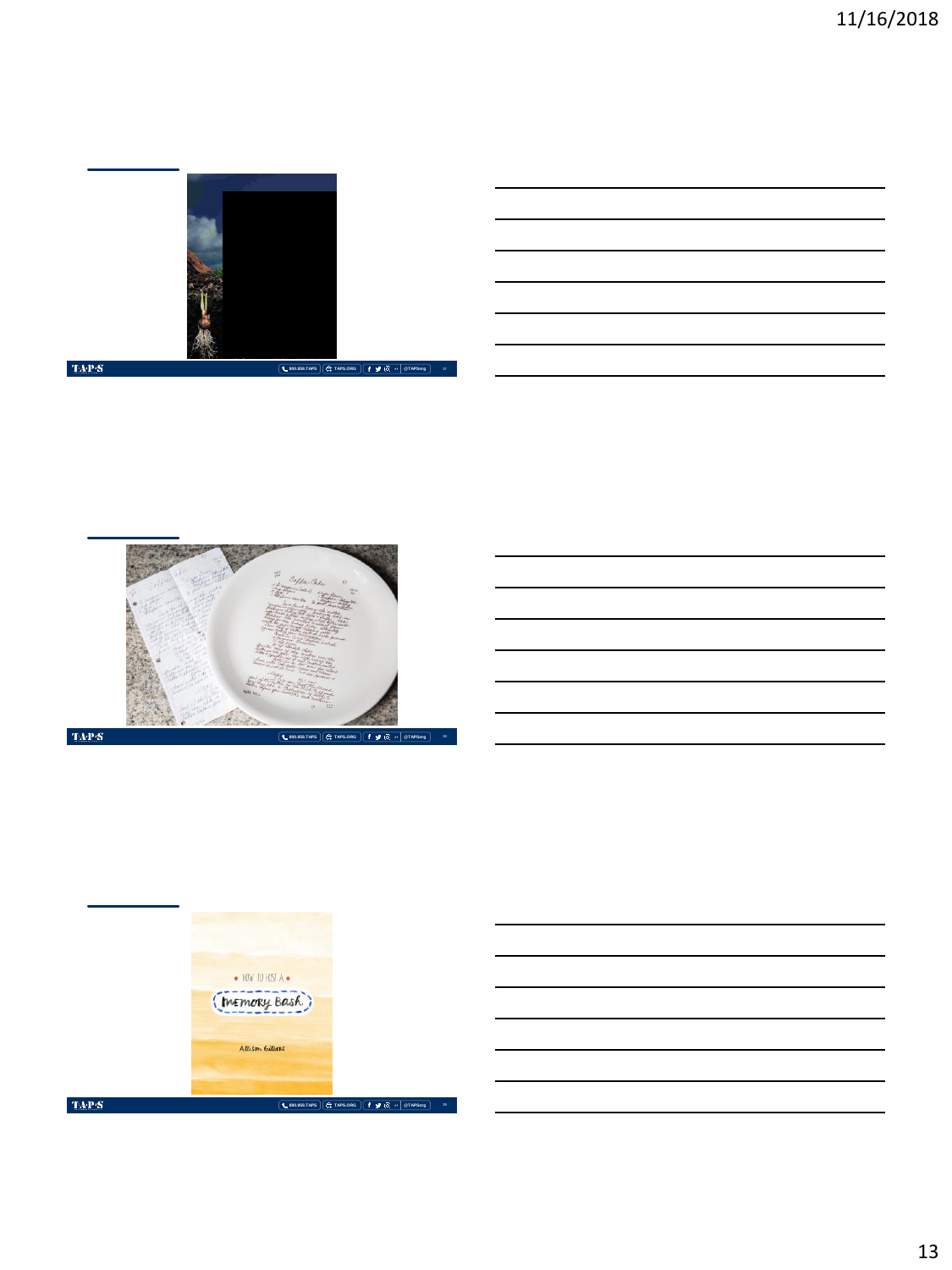## **Questions?**



**Allison Gilbert** *Journalist and Author*

www.allisongilbert.com @agilbertwriter allison@allisongilbert.com

 $\mathrm{TAP}S$ 

**800.959.TAPS TAPS.ORG @TAPSorg 40**

## **About the TAPS Institute for Hope and Healing®**

The TAPS Institute for Hope and Healing®, through an alliance with HFA, serves<br>as a resource and training center, providing programs for both professionals<br>working in the field of grief and loss and for the public. The TA



TAP $\mathbf S$ 

**800.959.TAPS TAPS.ORG @TAPSorg 41**

## **Upcoming TAPS Institute programs**

- November 15— *Relaxation Meditation to Ease the Anxiety, Stress & Tension of Grief* Presenter: **Heather Stang**, MA, C-IAYT
- December 4— *Coping with Waves of Grief During Special Times* Presenter: **Patti Anewalt**, PhD, LPC, FT
- December 11— *After an Overdose Death: Understanding Your Grief* Presenter: **Franklin Cook**, MA, CPC
- December 13— *Compassion Meditation for Meaning Making & Posttraumatic Growth* Presenter: **Heather Stang**, MA, C-IAYT
- January 30— *Loss, Grief, and the Quest for Meaning* Presenter: **Robert Neimeyer**, PhD
	- Visit *taps.org/institute* to learn more and register!

 $\mbox{TA-PS}$